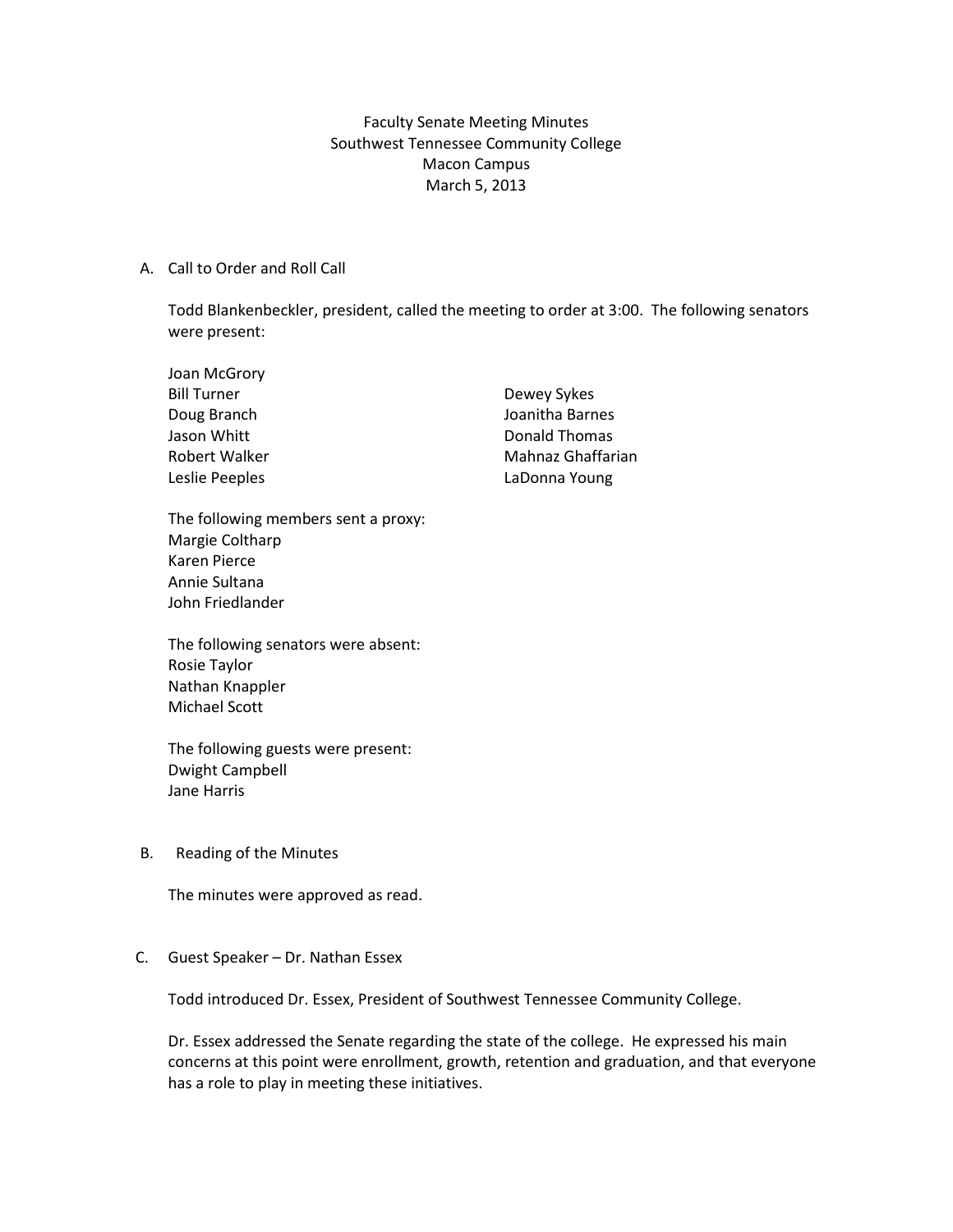He informed the Senate that the stimulus money is set to run out this year, which means that effective June 30 there will be no more temp positions. Efforts are underway to try to merge functions. He would like to avoid layoffs. We are presently too heavy at the mid-management level and he will be scrutinizing those positions. The college will look at implementing split appointments whereby employees could be involved in activities in other divisions.

Regarding enrollment, 1445 students who were academically eligible did not return this Spring from the Fall semester. In total, 4775 students did not return for Spring.

Regarding the budget, Dr. Essex stated that all other community colleges saw an increase except for Southwest. Southwest's budget has decreased by six million dollars. In light of this budget reduction, the college needs to increase enrollment in order to offset/reduce costs. He encouraged faculty to continue to work with students who are serious about completing their degree.

Dr. Essex entertained the following questions/concerns from the Senate:

Question: Is it better to have a student enroll and not finish than to not enroll at all? Answer: Yes, because it increases tuition, which is our only discretionary income.

- **Question**: We get a lot of transient students in the summer. Are they not helping in the funding formula?
- Answer: No, only as pertains to tuition.
- **Question**: What can we say to students to try to get them to stay and complete their degree rather than going to the University of Memphis?
- *Answer*: Emphasize cheaper tuition, smaller class size and better instruction. Parents are beginning to recognize this.
- **Question**: How do you overcome the perception of "why bother with a 2-year degree if I will be transferring to a 4-year institution?"
- *Answer*:
	- An Associate's degree will prepare students for some job markets.
	- Many students will not complete a 4-year degree.
	- Many AAS degrees pay more than 4-year degrees.
	- If you finish your degree here, all Gen Eds should transfer.

*Discussion*: Joan McCrory pointed out, however, that the University of Memphis is not accepting some transfer courses.

**Question**: How are we recruiting adults? *Answer*:

- We're working to make the campus more adult friendly by including more non-traditional course offerings and identifying dedicated space for adult learners.
- Through College Finish Line we're attempting to identify adult students who took courses at the college in the past, but didn't finish their degrees, and encouraging them to do so.
- Trying to promote employment assistance to help adults come back to school.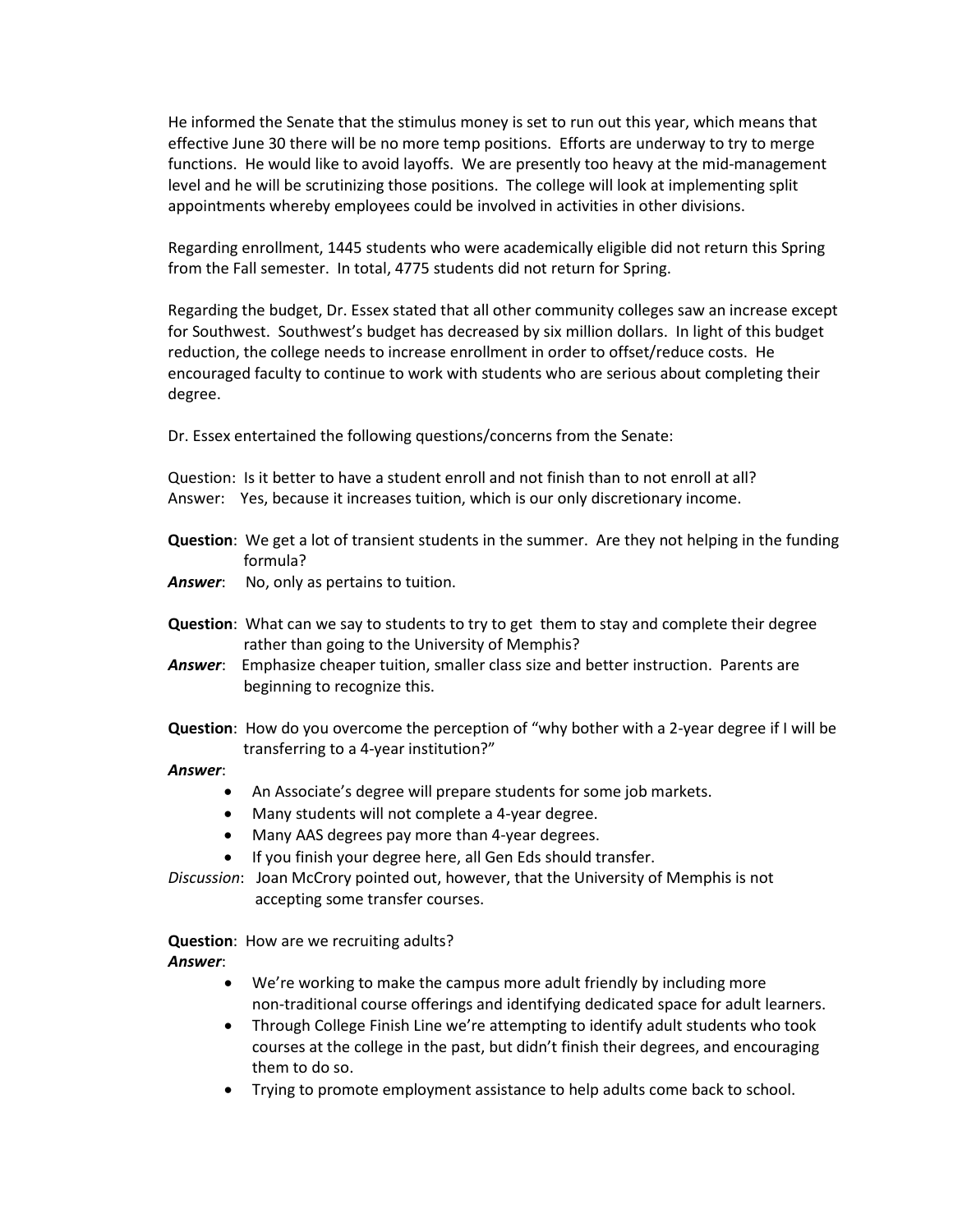*Discussion*:

- The hours and location of the Testing Center is a hurdle for adult learners. We need to be careful with cuts so as to not understaff necessary functions.
- Old transcripts on the quarter system are incompatible and students are often required to repeat a course.
- Most support services cut off at 4:30. Can hours be extended one day a week or on Saturday?

**Question**: Why the necessity for student IDs? Isn't the public allowed on campus?

*Answer*: Yes, the public is allowed on campus. Student IDs allow us to identify our students and also allows the college to put safety measures in place.

*Discussion*:

- What's the consequence of not wearing them? There needs to be some sort of either positive incentive or negative consequence to adherence.
- Requiring IDs creates an atmosphere of mistrust; seems a little high-schoolish. Requiring adults to wear IDs may be a turn-off.

**Question**: Has there been a study regarding the switch to Monday/Wednesday/Friday classes? *Answer*: Haven't seen any data on that.

*Discussion*:

- Has faculty been questioned about it? There have been a lot of student complaints. Students just don't show up on Friday.
- Going back to Monday/Wednesday classes makes more sense in terms of:
	- 1. Gas prices.
	- 2. Working adults Friday and Saturday could be used for a weekend institute for adult learners.
- Students have expressed concerns numerous times and feel their voices aren't being heard.
- There is a misconception that faculty just doesn't want to work on Friday.
- **Question**: Why was Dr. McBride not recommended for Dean of Liberal Studies? Why could the search committee not secure a recommendation for Dr. McBride? How was the search committee formed? What did the committee use as their basis for evaluation? Does Dr. McBride not deserve the professional courtesy to be considered?
- Answer: Dr. Essex said he couldn't comment on that. He was unaware of the composition of the committee. He will take the matter up with Dr. Bassett; however, he trusts Dr. Bassett's judgment.

## *Discussion*:

- Why the secrecy? Faculty was kept in the dark that Dr. McBride had been asked to step down.
- What's the logic of having one dean assume all those responsibilities?
- It appears to be a common practice that individuals are placed in interim positions for a period of three years.
- The Issue seems to be a matter of trust.
- Such actions send a negative message to the rest of the college.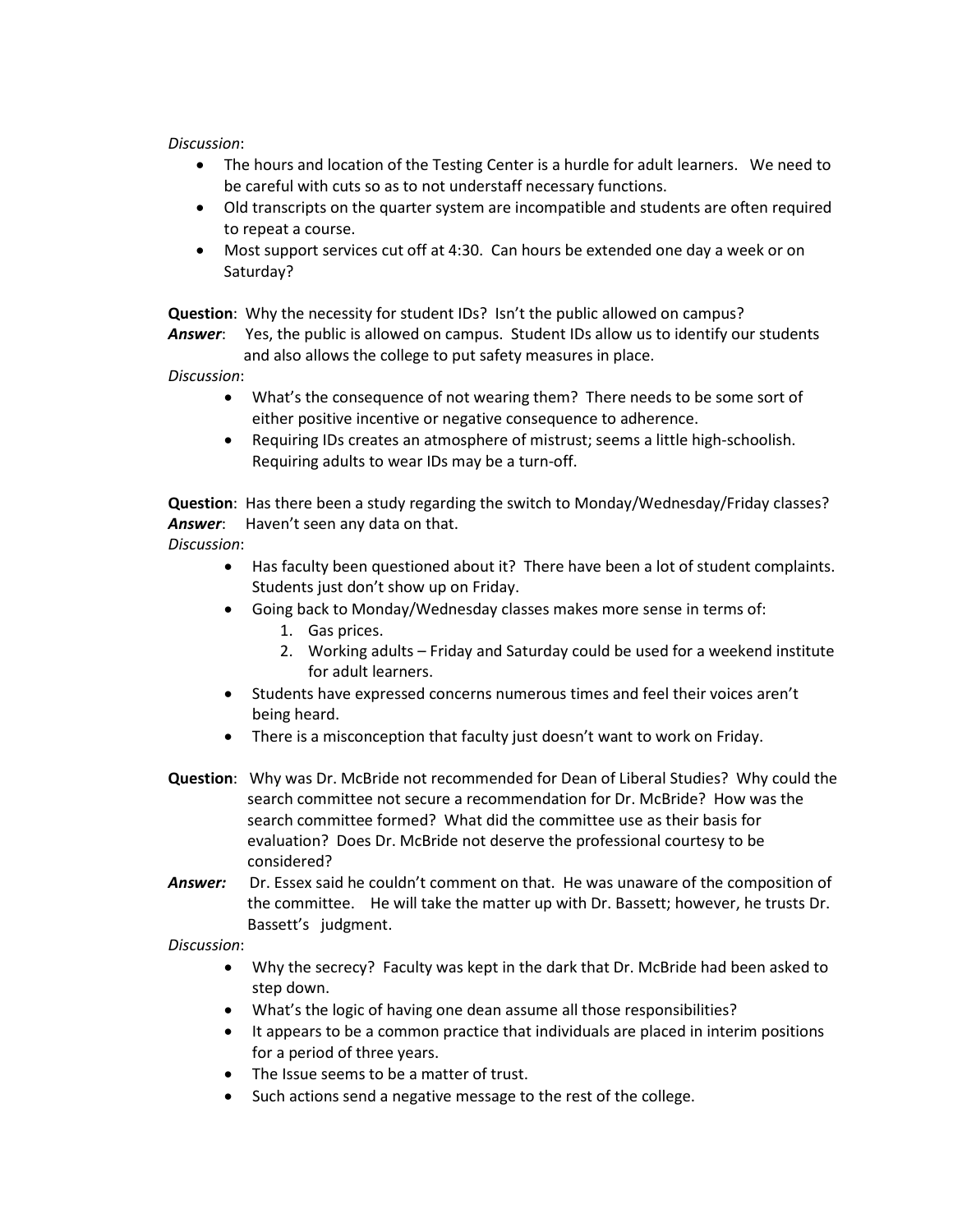- **Question**: Considering the budget shortfall, where do we stand on athletics? Are the athletic programs on the table?
- **Answer:** Yes. Unless the athletic programs can raise funds to sustain themselves, they may have to be phased out. They have been given a target.
- *Discussion*: Athletics seems outside of the core mission.
- **Question:** How will summer pay be impacted?
- *Answer*: We will try to continue as usual. Again, there will be a push to increase enrollment.

**Question**: Will faculty development funds be available again in the Fall?

- Answer: It depends. He is optimistic we can return to normal.
- *Discussion*: While we can use the funds to bring someone in for faculty development, there is much to be gained from networking outside the city limits.
- **Question**: Are we surveying students who did not return from the Fall? If so, will faculty have access to that information?

*Answer*: Yes.

Some additional initiatives Dr. Essex stated are being worked on are:

- Moving to a smoke-free campus.
- Creating an environment that is profanity-free.
- Banning baggy pants. (The SGA supports this.) This will have to go to the TBR for approval.
- E. Unfinished Business:
	- 1. Grade Appeals : The revision will be sent out for an electronic vote.
	- 2. Same sex benefits: Concern was expressed that faculty was reluctant to express their opinion on the subject openly. There was a motion and a second to let all faculty vote anonymously on the matter. After a lengthy discussion, there was an amendment from the floor that we add the language indicating that if this matter goes to a vote, we all share in any potential financial impact. Hearing no second, that motion failed. Again, after more discussion the question was called. The motion to allow all faculty to participate in the vote passed by a vote of 9 to 4, with 1 abstention.
	- 3. Mandatory advising: Matter tabled until April.
- F. New Business:

Todd Blankenbeckler announced that, due to his appointment as Interim Director of Distance Education, he would be resigning as President of the Faculty Senate. However, with the Senate's approval, he would carry out his duties through the April meeting.